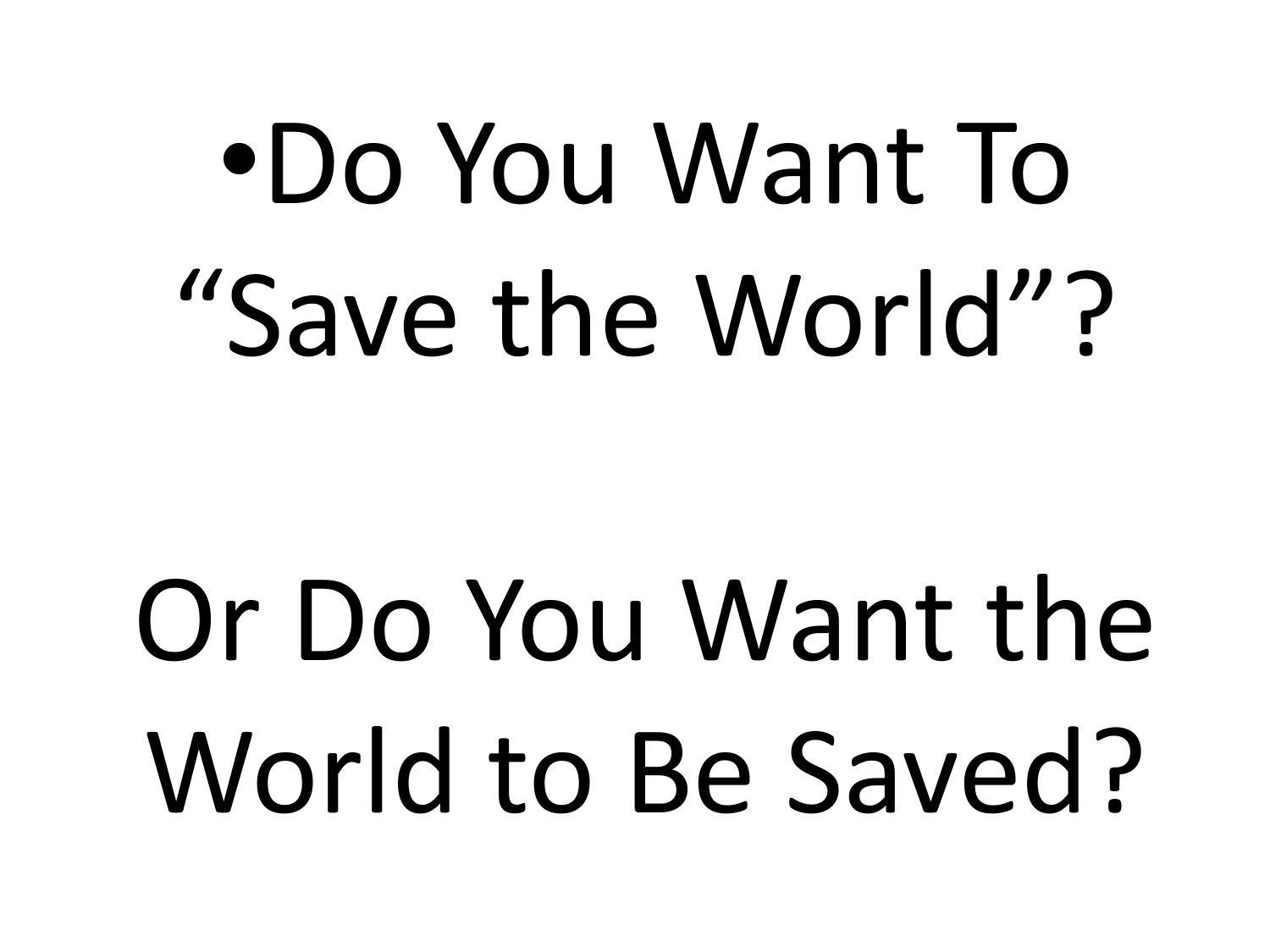## The Third Blessing Arena is:

# •Our Responsibility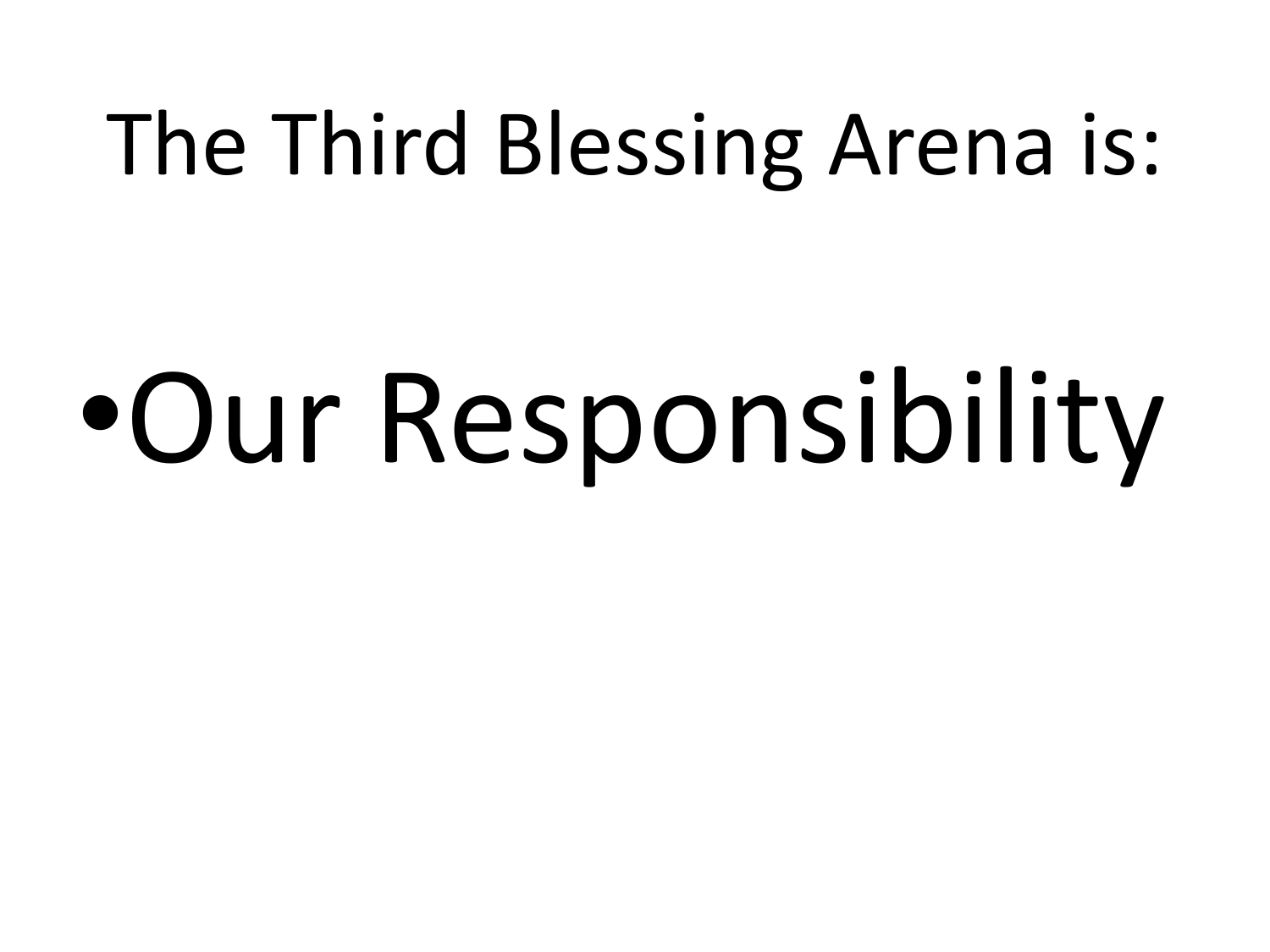## "We Cannot build a world of peace without First resolving the food issue. We must look to the Oceans for a solution"



"you have the responsibility to save the oceanic realm, which is a lifeline on which humanity's future depends"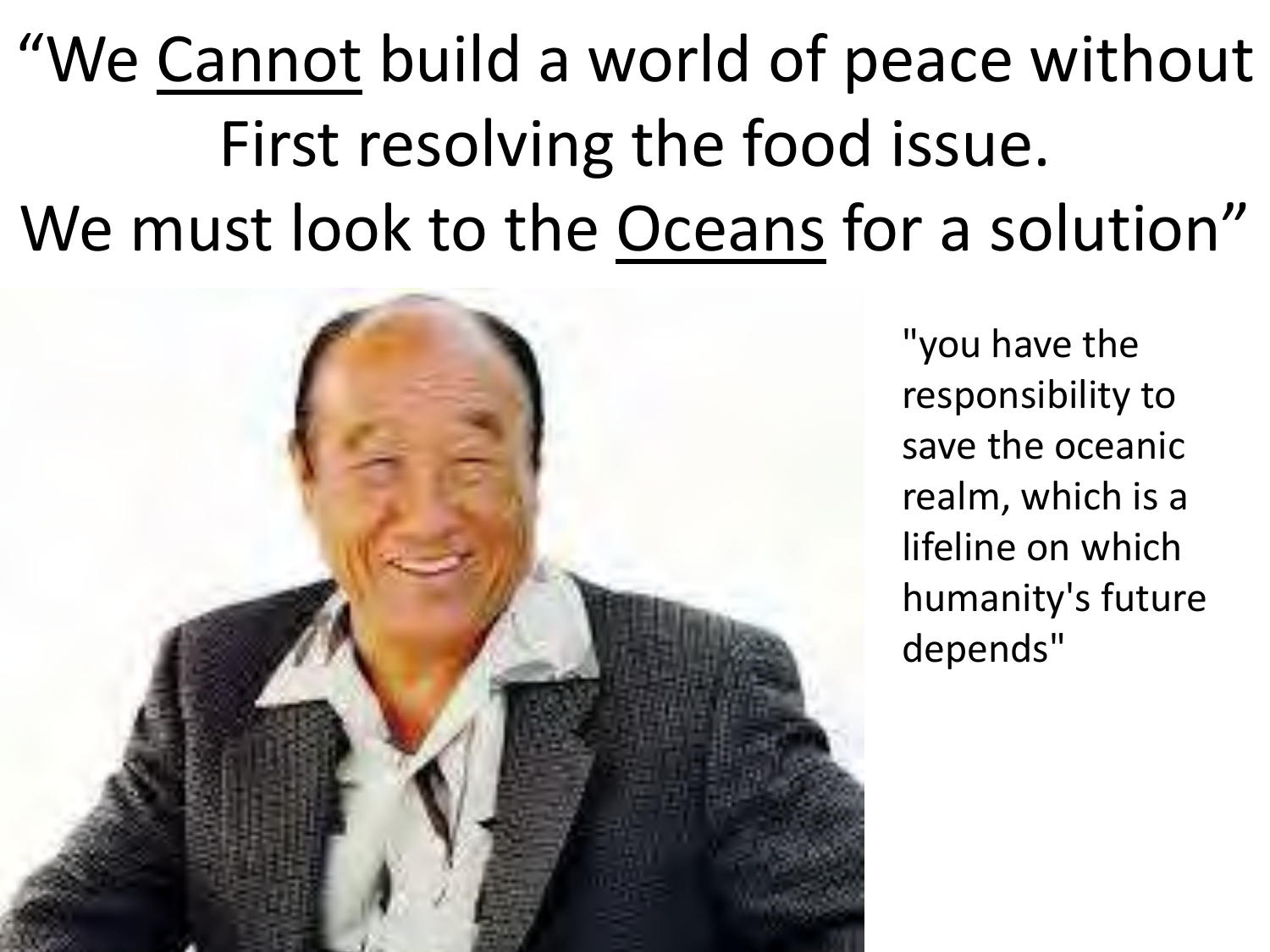## **Four Things to Remember, Think About, and Study:**

- **1. Oceanic Era**
- **2. Pacific Rim Providence**
- **3. Age of Women**
- **4. Elder Son Nation**

## **It is where we are at now!**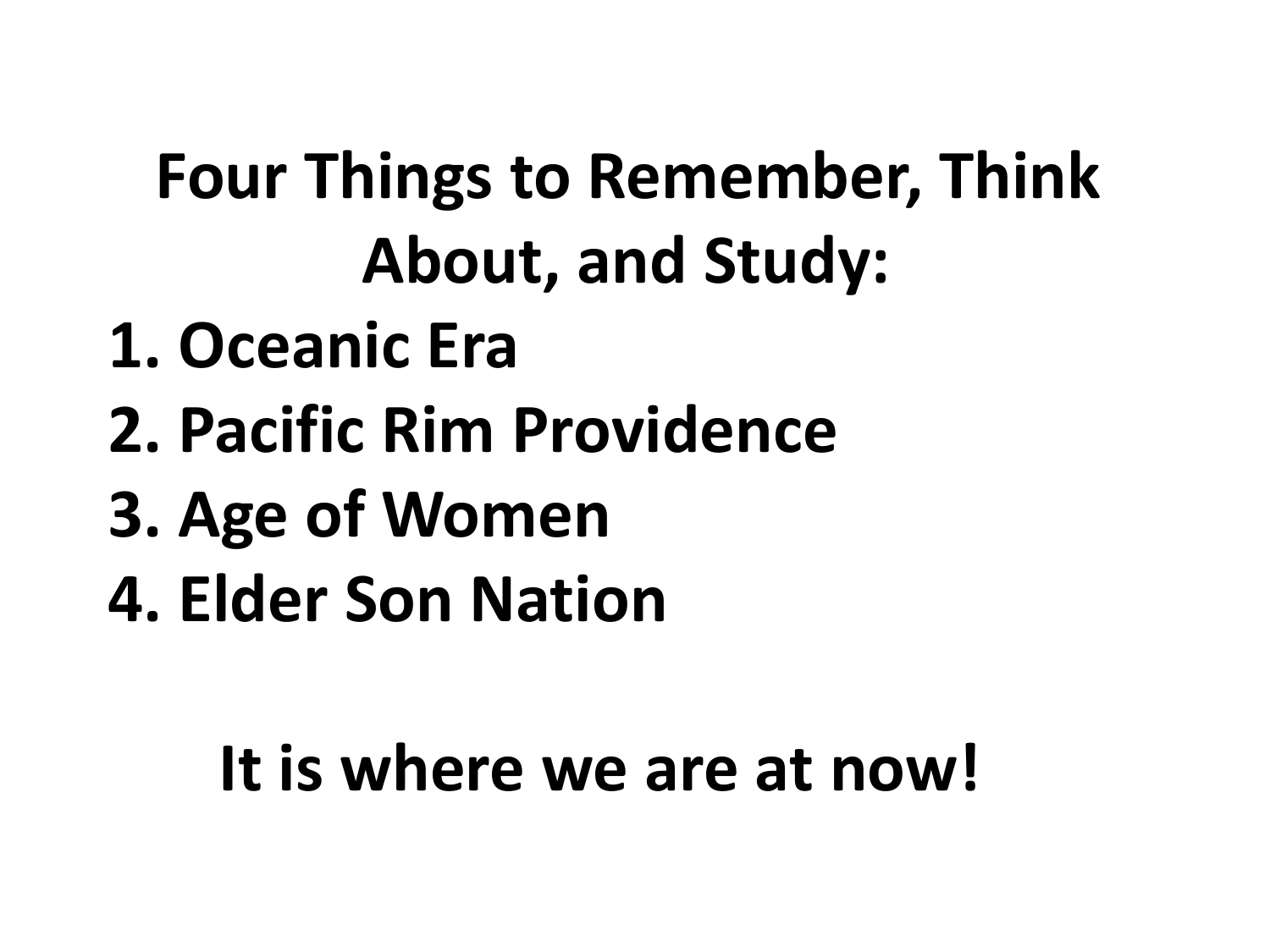#### **Develop the "12 Pillars" of the Ocean Providence**

## **Directions per True Parents**

- **1. Ocean Church Community (sharing and practicing TP's Vision for Ocean)**
- **2. Ocean Institute and University (Education and R&D) (Could begin Kodiak/Gloucestor)**
- **3. Boat and relating Industry (Manufacture & Sales)**
- **4. Fishing Tackle Industry (Manufacture & Retailing)**
- **5. Fishing and relating industry (Commercial fishing)**
- **6. Fish Farming and relating industry (for Human consumption & Reproduction)**
- **7. Seafood Business (Processing, distributing, wholesale and retail)**
- **8. Seafood Restaurant Business**
- **9. Ocean Providence Bank**
- **10. Ocean Providence Media—(Websites only so far)**
- **11. Ocean relating Art, Music and Culture (A few songs produced, videos)**
- **12. Ocean Tourist business & Transportation (Hotel, Charter boat, Cruse Ship, Ferry, Cargo)**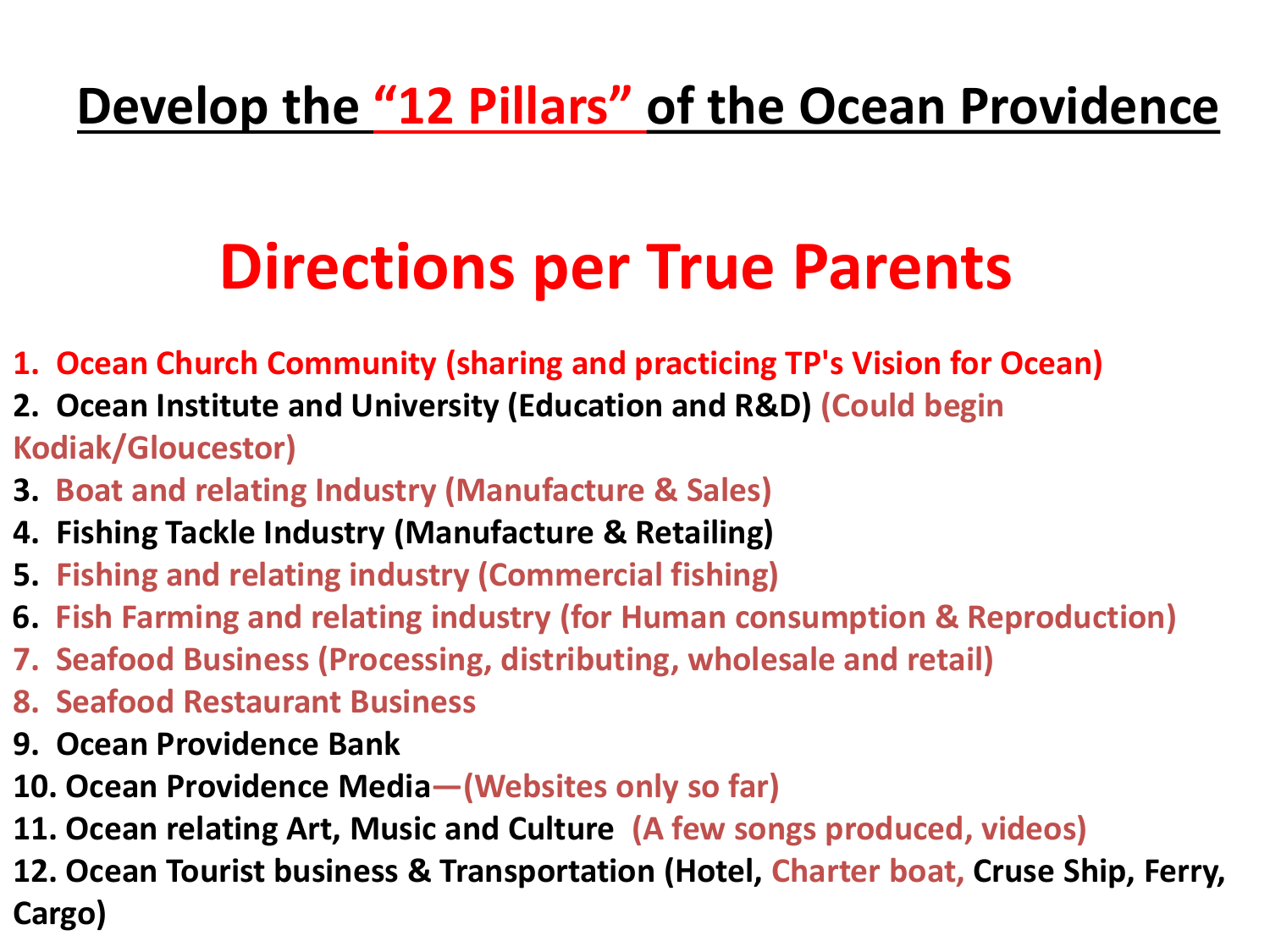# **Ocean Providence International, Inc.**

## **DBA- "OPWPU" ? Ocean Providence for World Peace and Unification**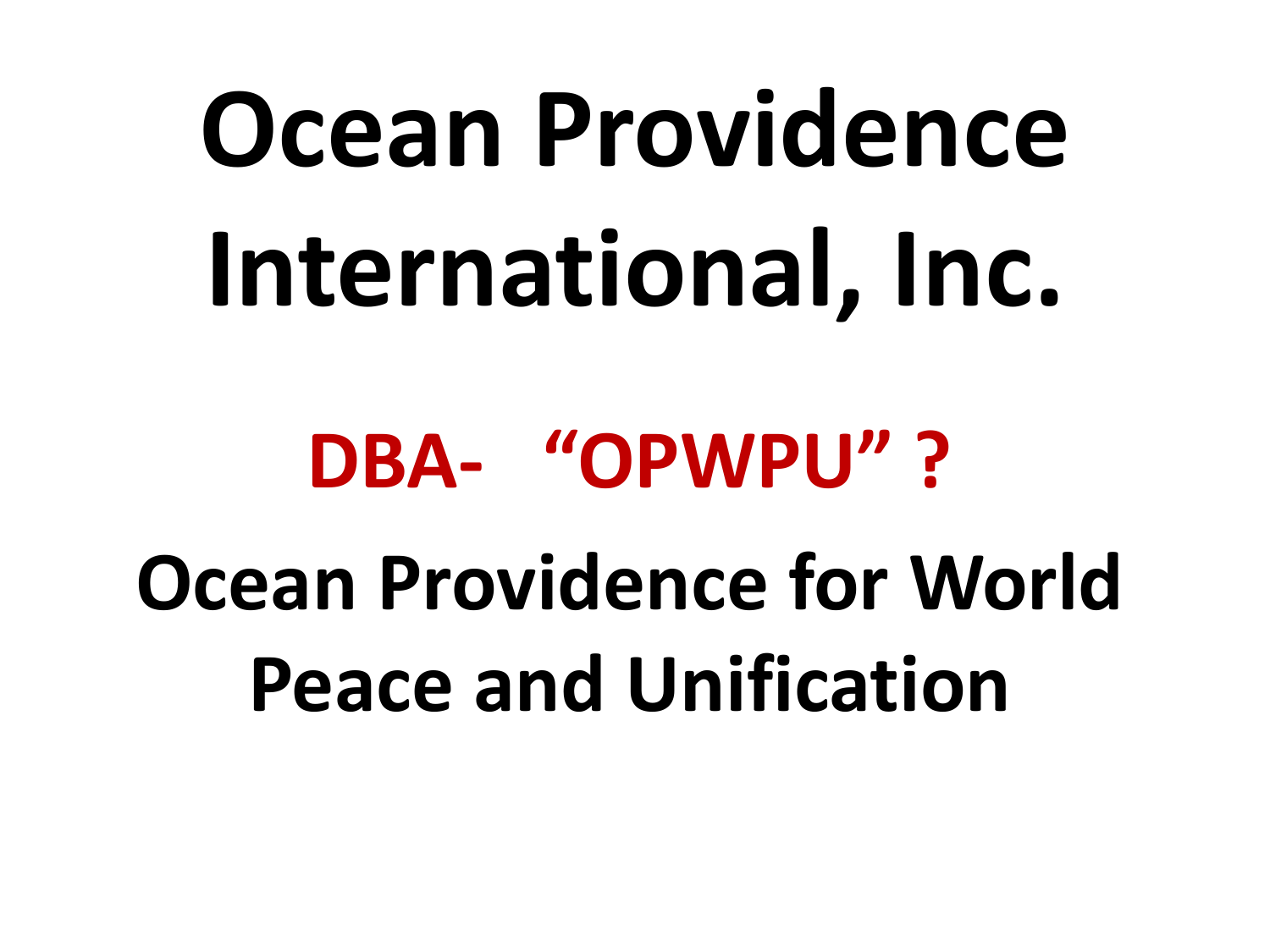#### **Our Vision**

Achieve a state of purity and ongoing health for the global ocean and related natural resources.

#### **Our Mission**

Develop sustainable stewardship of the ocean and associated ecosystems through education, training, and collaboration.

## Ocean Providence International, Inc.

### "Sustainable Stewardship"

#### **Our Values**

**Honesty:** Welcoming respectful dialogue **Integrity:** Making our word and deeds one **Harmony:** Seeking the win-win in all situations **Collaboration:** Creating value with others **Celebration:** Acknowledging our successes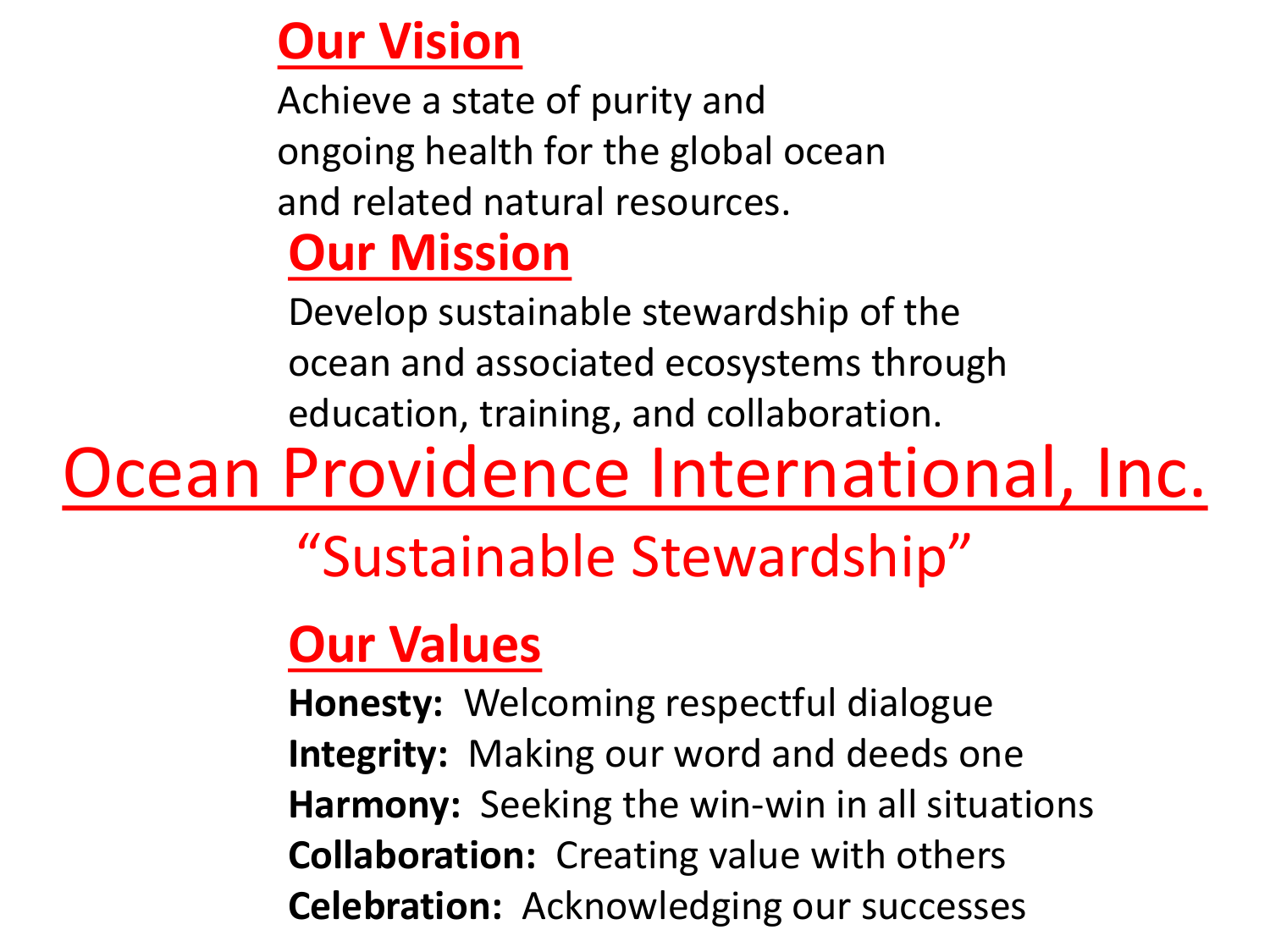## John The Baptist Purpose for OPIINC

- **1. Facilitate the unity and overall representation of all TFs Oceanic efforts, NEED BIG PICTURE to capture all and unify, driven from USA as Elder Son Nation's responsibility, welcome and include all international brothers/sisters**
- **2. Originally recommended OPWPU, meaning an EQUAL VOICE among the Providential Organizations & Affiliates**
- **3. Step One is a three year development plan under the name OPIINC and with cooperation and blessing of TM and leadership. (Dr. Kim B of D….but not enough….)**
- **4. Shall have an inreach and an outreach components in line with TM's desire for orgs. Sustainable, 2nd Gen, Outreach**
- **5. Shall be a three stage effort to help bring the Oceanic Era, Pacific Rim Era, which is already under way, to fruition. (Must come under FFWPU/TMother or stuck in stage one….) cannot fund properly.**
- **6. Needs to be built centering on TPs with Blessed Central Families at the core and unified, then professionals and good conscience people around that.**
- **7. The key to accomplishing this effort is EDUCATION/TRAINING**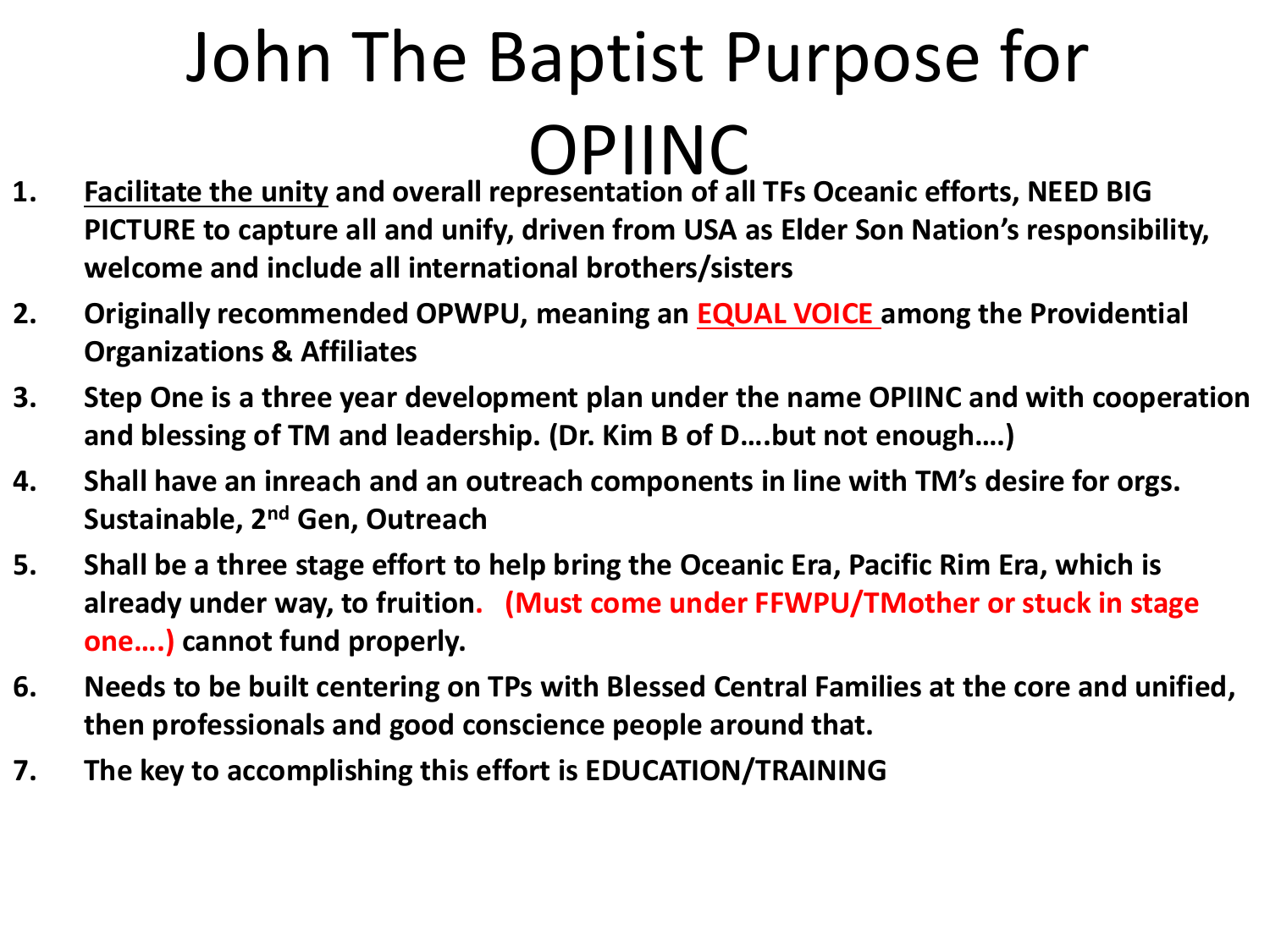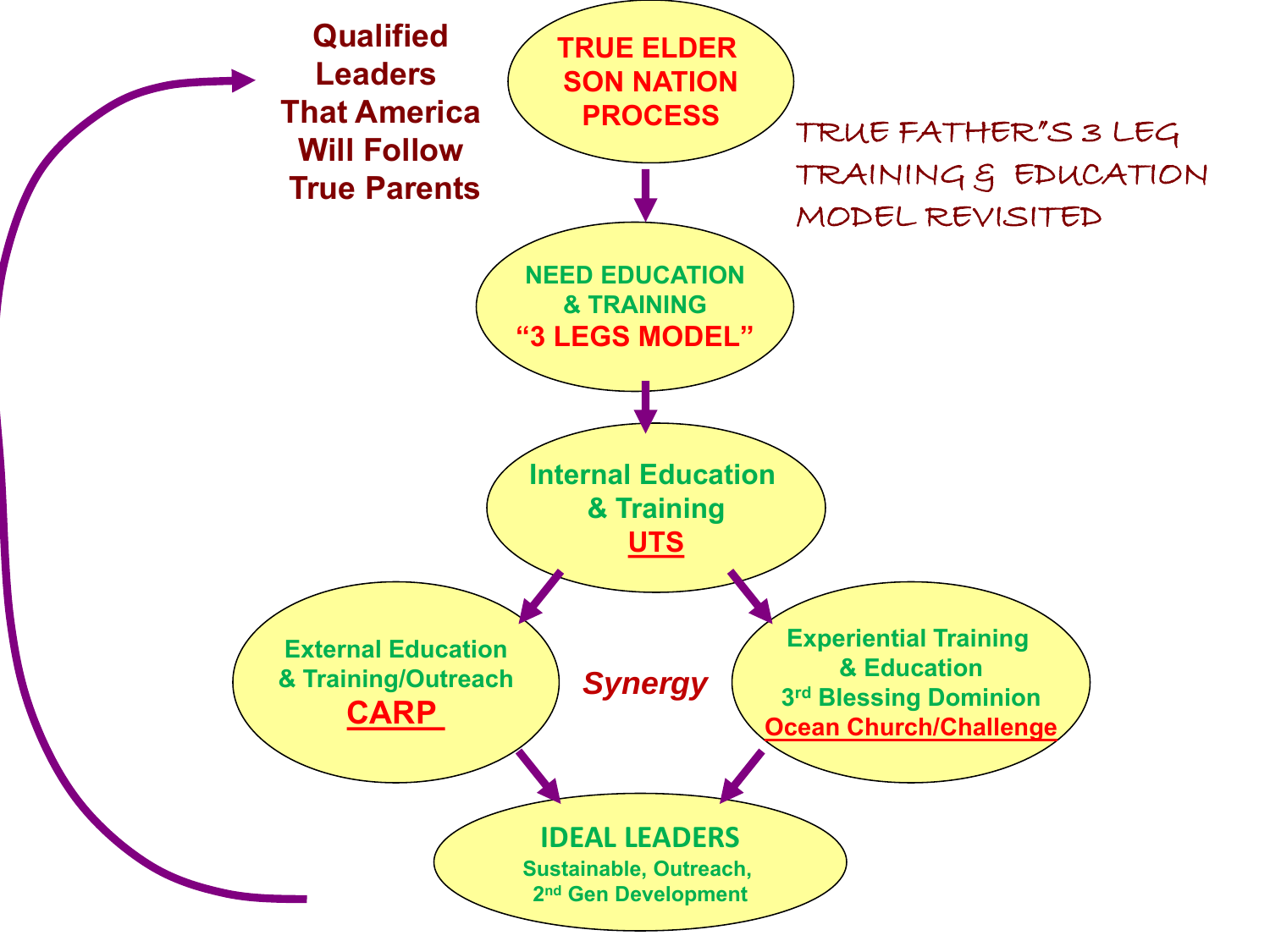### **America The Elder Son Nation**

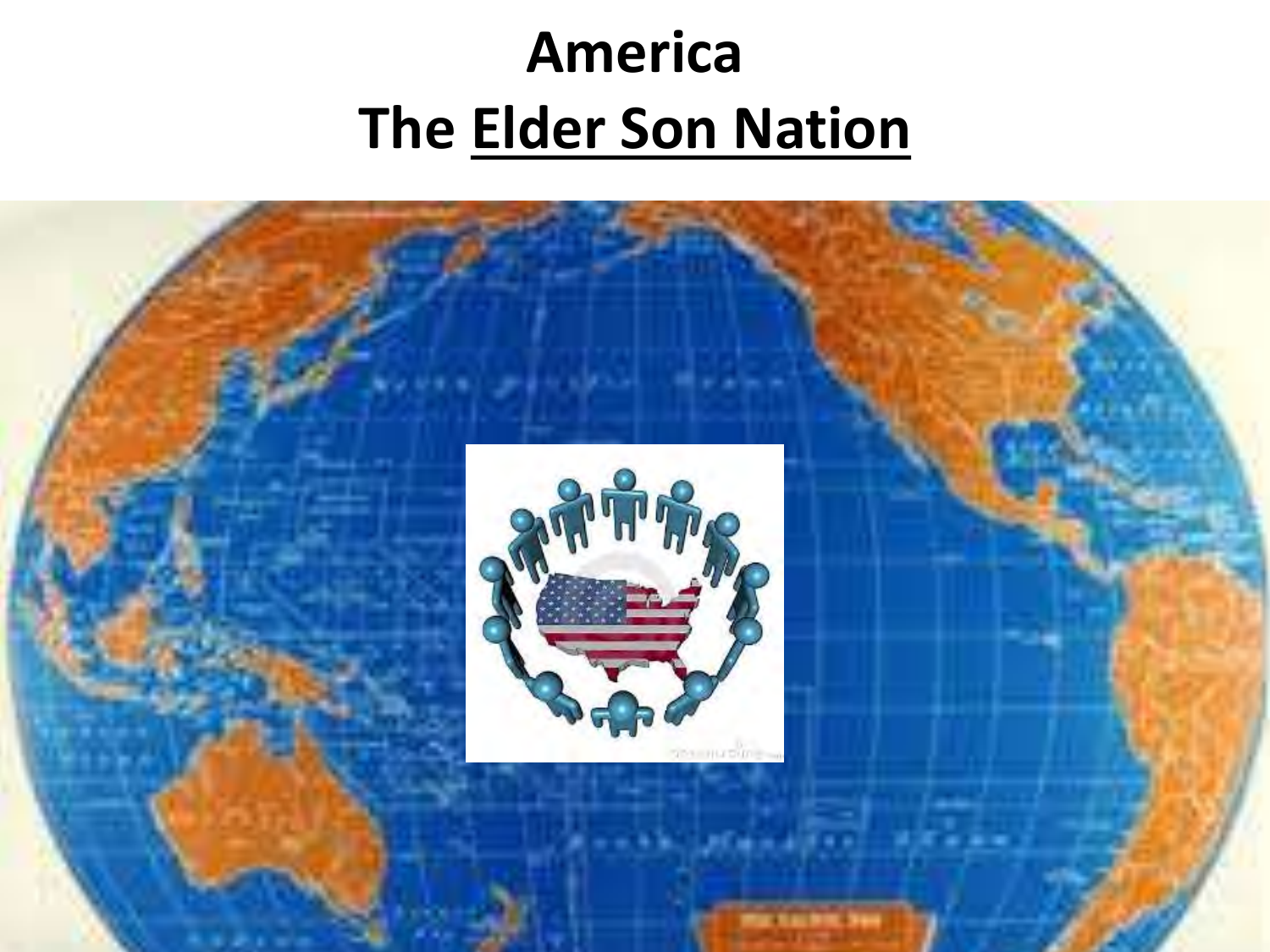#### NATIONAL  $-47$   $124$ Ocean Challenge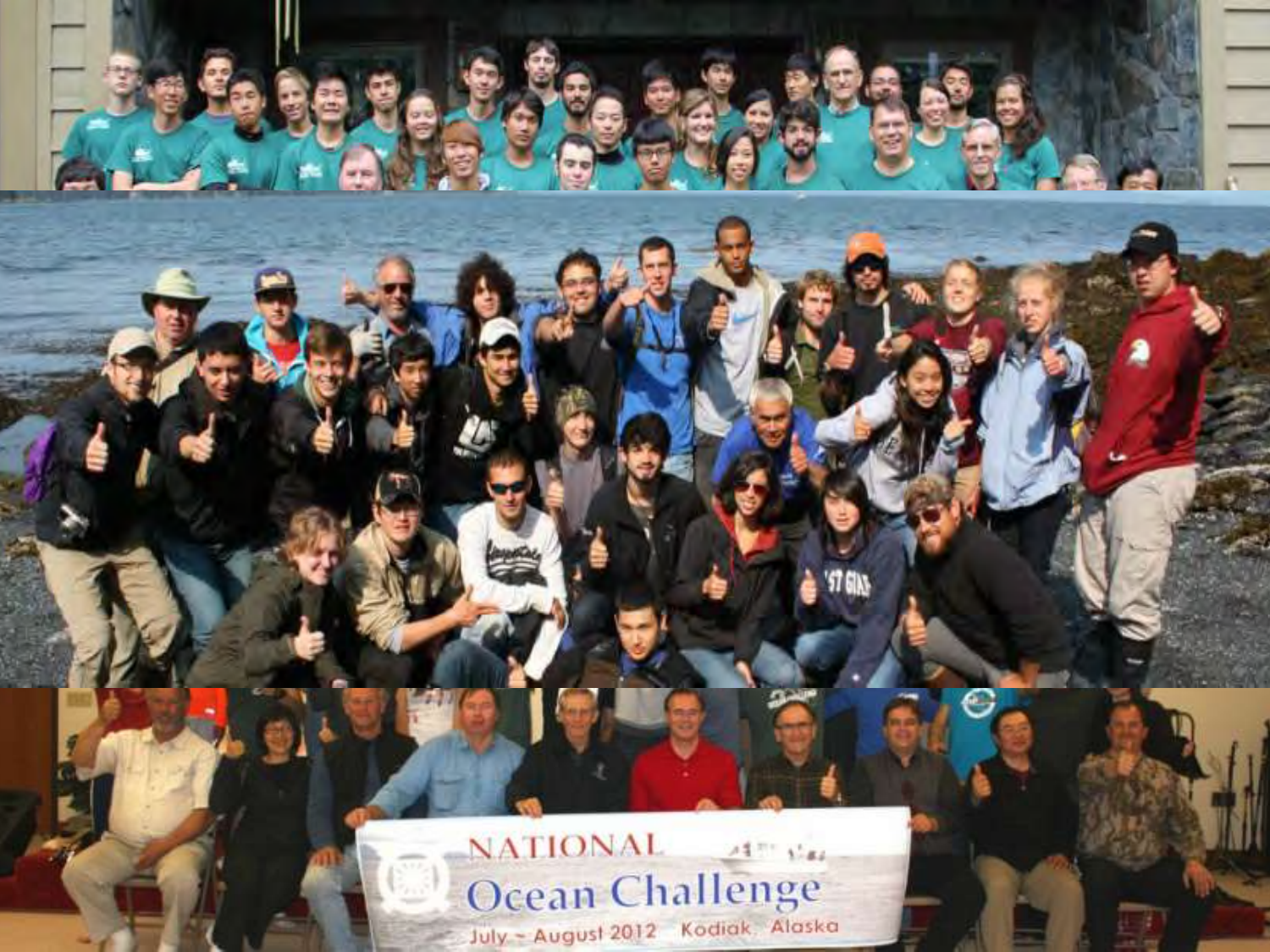

### **Ocean Providence International**

#### **Sustainable Stewardship**



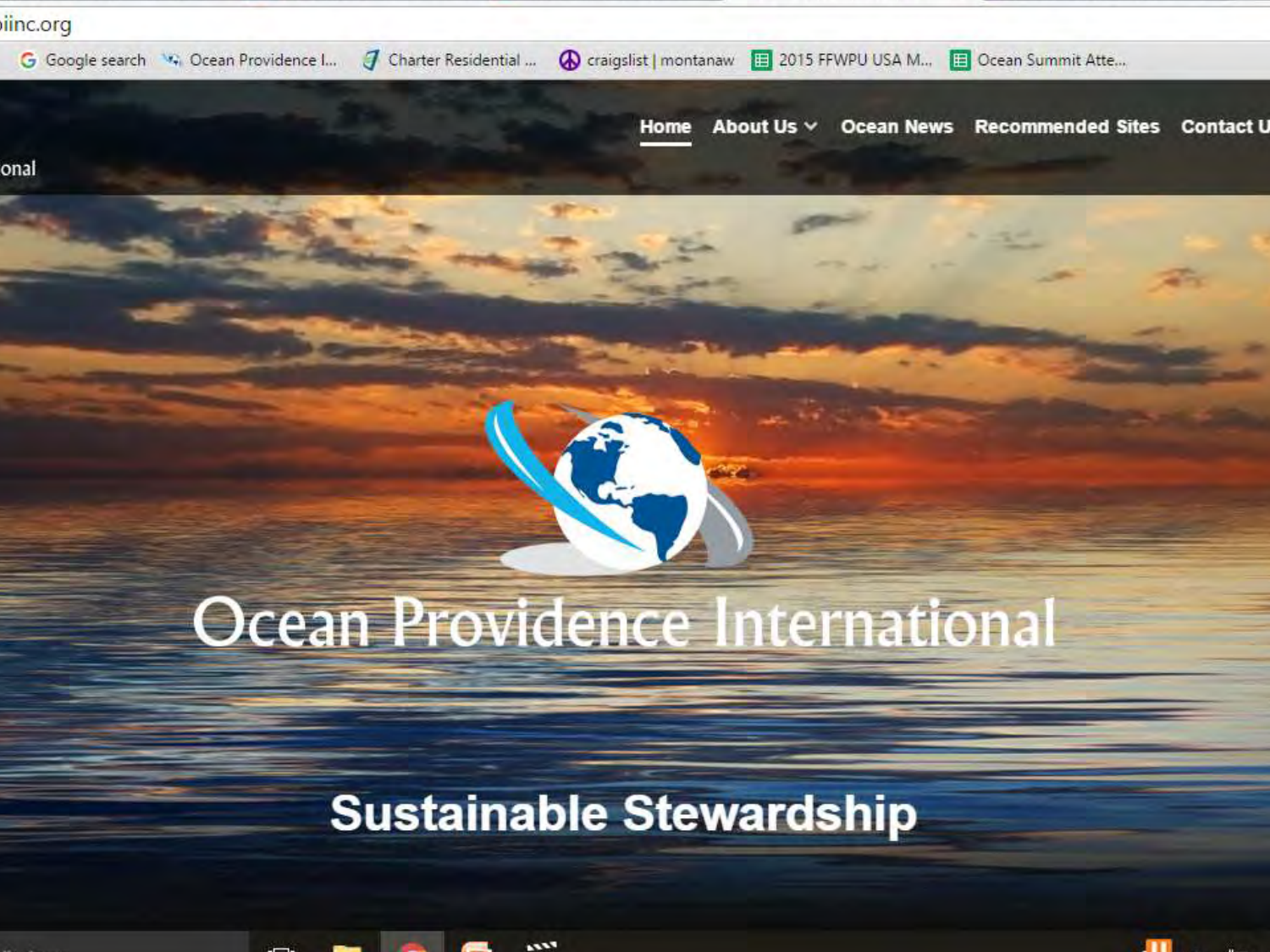The Moon, without fail, moves the ocean, keeps it alive , moving as one. So it is with True Father smiling down on us all, in harmony of heart with True Mother, "the ocean of true love".

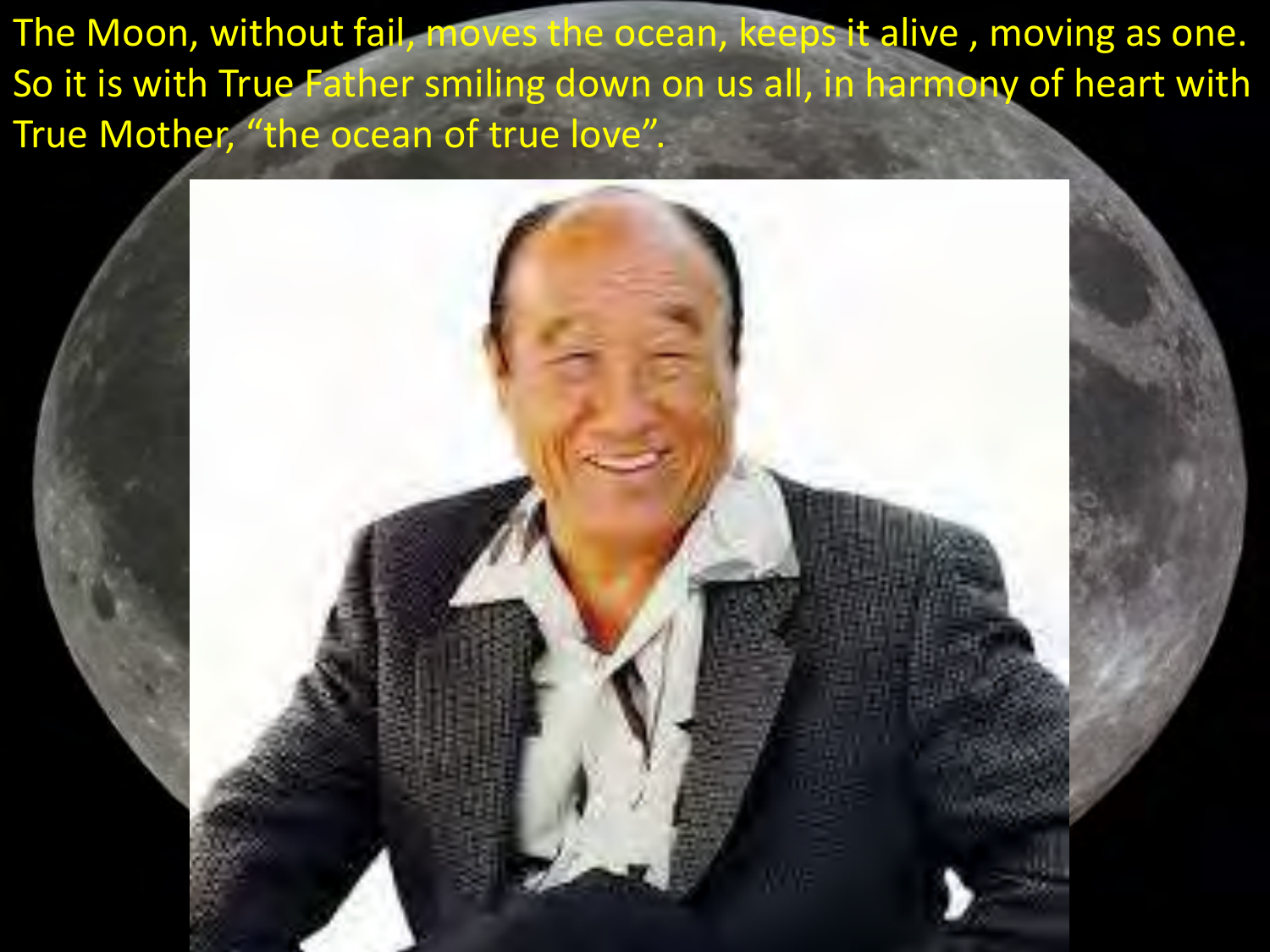**The Oceanic and Pacific Rim Era: "The Age of Women" "Choose one part of the providence and "own it"**